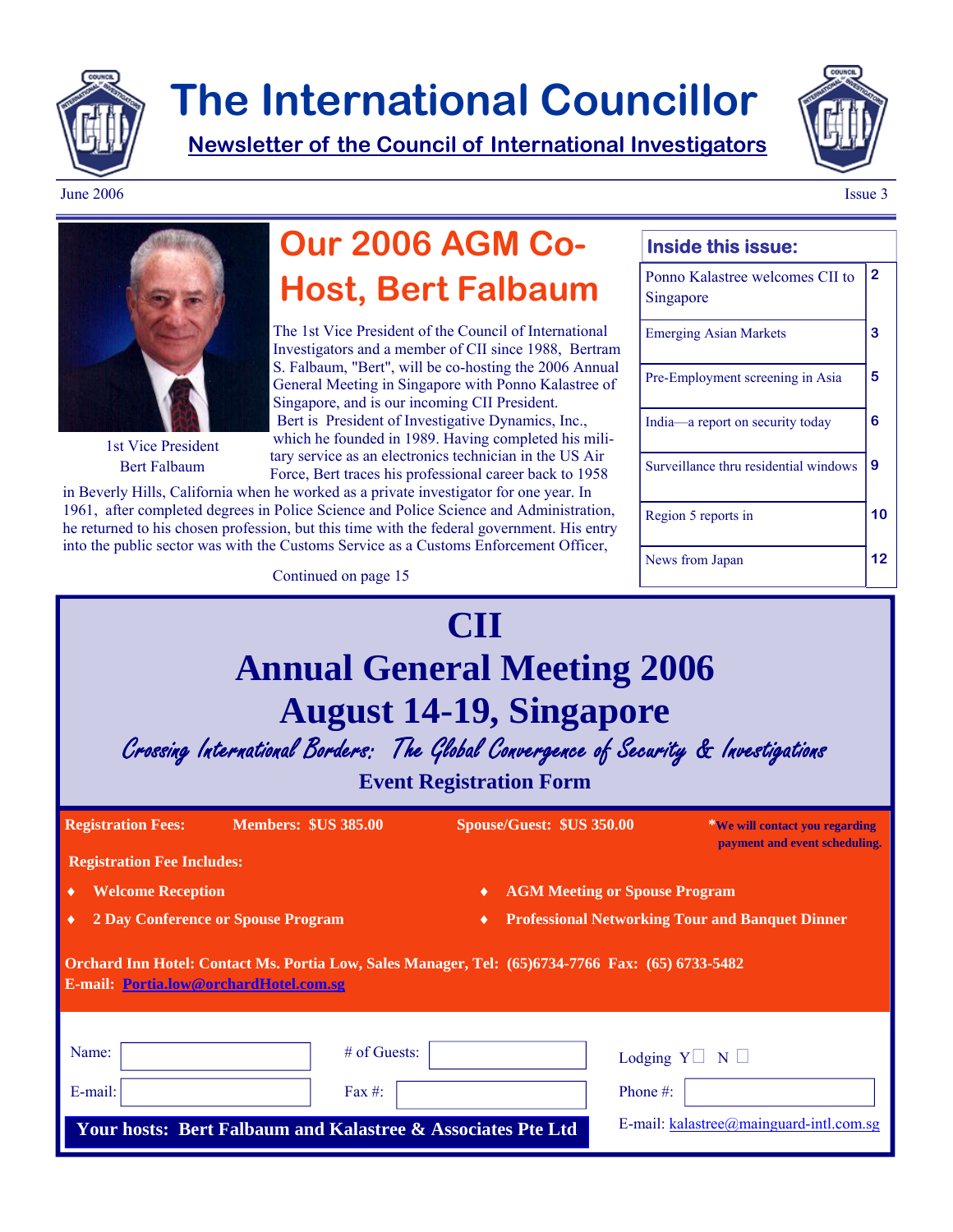## **The Global Convergence of Security and Investigations**



**Orchard Hotel, Singapore** 

*"Crossing International Boundaries: The Global Convergence of Security and Investigations"* is the theme for the Council of International Investigators 2006 Annual General Meeting scheduled to be held from August  $14<sup>th</sup>$  to  $19<sup>th</sup>$  in Singapore. Set as an exchange of ideas between senior decision makers, investigators and risk management professionals from Asia and the West this year's conference will be held at the Orchard Hotel Singapore. The Orchard Hotel is located in the heart of Singapore's premier entertainment, dining and shopping experience, Orchard Road.

 Many exciting events have been planned around the two day conference scheduled for the  $17<sup>th</sup>$  and  $18<sup>th</sup>$  of August. Beginning with a day of golf on Monday, the  $14<sup>th</sup>$ , the Welcome Reception on Tuesday, the  $15<sup>th</sup>$  and ending with a trip to the island of Sentosa on the  $19<sup>th</sup>$  attendees will have various opportunities to network, rekindle friendships, exchange ideas and experience the beauty and heritage of Singapore.

Spouses and guests will have the opportunity to explore Singapore's culture in the various "ethnic towns", shop in the



### *AGM 2006 Singapore*

heartlands, or partake in the ultimate pampering experience of the local spas.

Hosted by Ponno Kalastree, of Kalastree & Associates PTE LTD and the Security Association Singapore this year's Annual Meeting promises to be one of the most memorable yet!

Detectiv-Consulting-International GmbH - Your Fast Source In Europe -Managing Director Juergen Fritz Hebach

founded in 1978

**GLOBAL INVESTIGATIONS Business Adress:** 

> Phone: +49-171-410 74 11 E-Mail: fritz.cii-berlin@web.de

Member of CII / WAD / BID / BRITISH AGENTS

**BUILDING BRIDGES ACROSS THE WORLD** Klinnerweg 69, D-13509 Berlin Fax: +49-30-433 533 1 Internet: http://www.dci.name/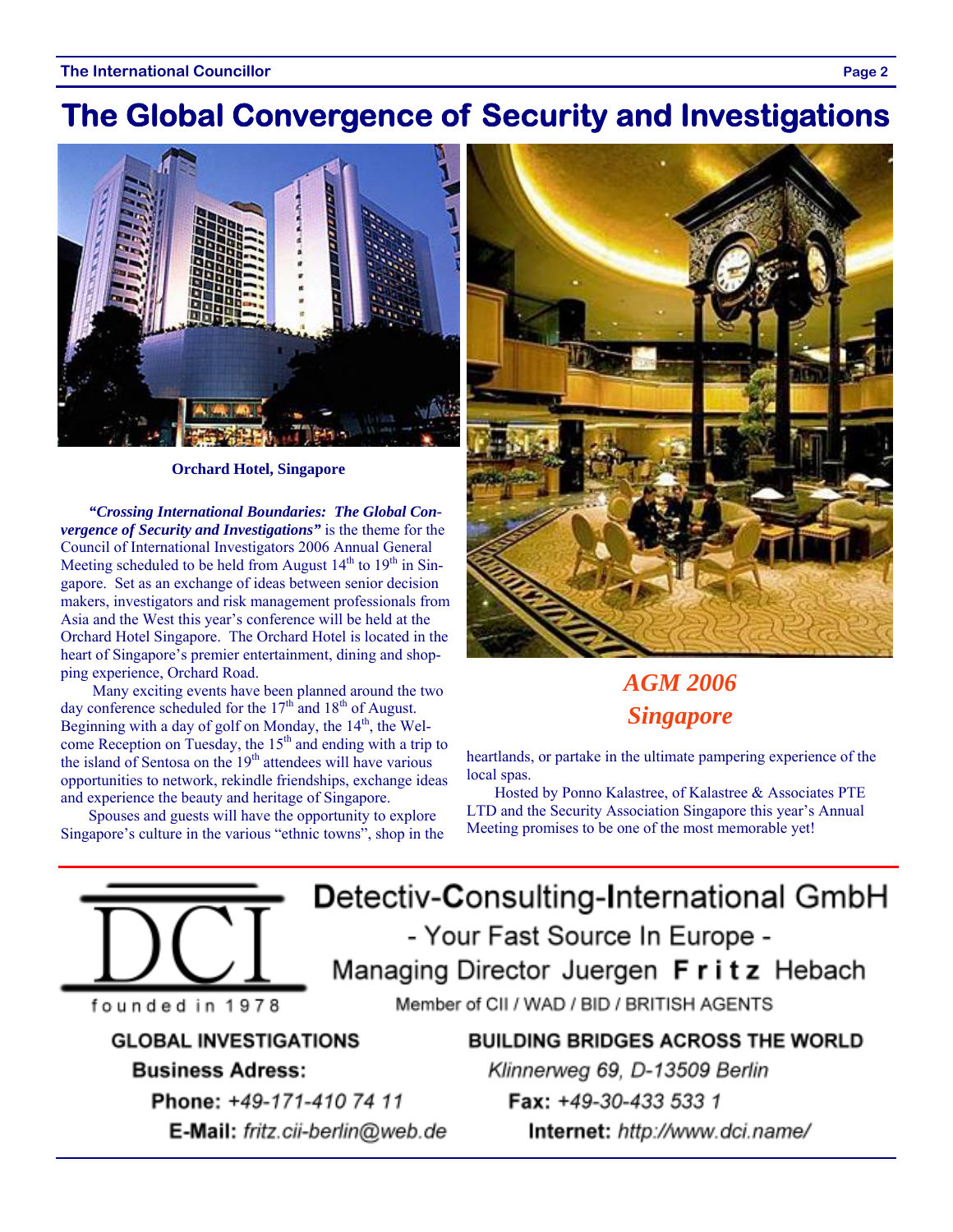# **Understanding emerging markets in Asia**

#### *By Deepak Kumar Saxena*



The 52<sup>nd</sup> Conference of CII is going to be held in Singapore, which came into existence in the 1300AD. It is one of the countries of the Asian subcontinent and is comprised of more than 4 billion people (i.e. sharing 61% of global population) living next to a continent of ancient civilizations, like Chinese, Indus valley (India), Ainu (Japan), Korea and Mesopotamia;

while Singapore is a country comprised of Malay (Malaysian) and Chinese, by and large.

**I**n other words, Singapore is one of the most disciplined countries, a society strictly governed by rules and regulations, while the rest of non-oil Asia is a hub of terrorism, poor law and order, ethnic and communal clashes, a source of money laundering and drug trafficking etc. Singapore is one of the most beautiful and well planned countries based on modern amenities while, apart from the oil countries and major cities, everything else is a hodgepodge, which is due to the explosion of population. But this population growth is bread and butter to the security and detective agencies and it

will give them substantial wealth in the coming years.

The most important emerging markets are China and India, while India is going to overtake China in terms of population growth by 2010. Both countries are eager to develop their economic infrastructure and the entire globe is rushing towards these two countries because they think these countries area a major consumer market. In terms of GDP growth both the countries are hanging around 8% to 9%.

In China, the investigation business is illegal but in the name of business investigation it is legal and

#### **Card of Thanks**

My thanks for the donations made to the St John Alderney Ambulance Service in memory of Gerd and my thanks to all those who sent personal condolences to me and tributes to Gerd.

*Sincerely, Ruth.* 

that is mainly based on market research. There are no rules & regulation for the agencies. As per some reports, annual turnover of this business is US\$13,30,00,000 and it is increasing at the rate of 20% per year, while in India there are 15,000 security agencies and they have employed more than 5 million guards for security purpose. In recent years the government has introduced a bill and security agencies are guided by these rules, while for investigation business a similar bill is coming very soon. In Singapore there are about 200 agencies who employing 20,000 guards. Everywhere in Asia, the agencies use the words "investigation" and "detection", but they are mainly doing the

business of security guards. For security agencies rules and regulations exist in different shapes in every country, but such rules and regulations are quite flexible or governed by company laws, rules & regulations.

In Asian countries there are no fixed laws for privacy except in Singapore and oil rich nations. Although privacy acts exist in different they are mostly ineffective and people, as well as state machineries, are more concerned with their bread and butter compared to

compliance of privacy acts.

Due to the lack of privacy acts, investigating agencies can work freely and the investigation business will have a fantastic global market in such countries because foreign investment companies and other agencies will require information about local companies while local companies will require information about investment companies.

Investment from any corner of the world is welcomed by the Asians including Guard business because it will give employment opportunities to their people and help the poor countries to share the burden of policing.

#### **In the News**

One of our newest members, Warren Sonne, was recently interviewed on the Fox News Channel concerning the Boston Coed who was killed in New York City. If you are interested in seeing his interview, it can be viewed on his website http://www.thenypi.com/.

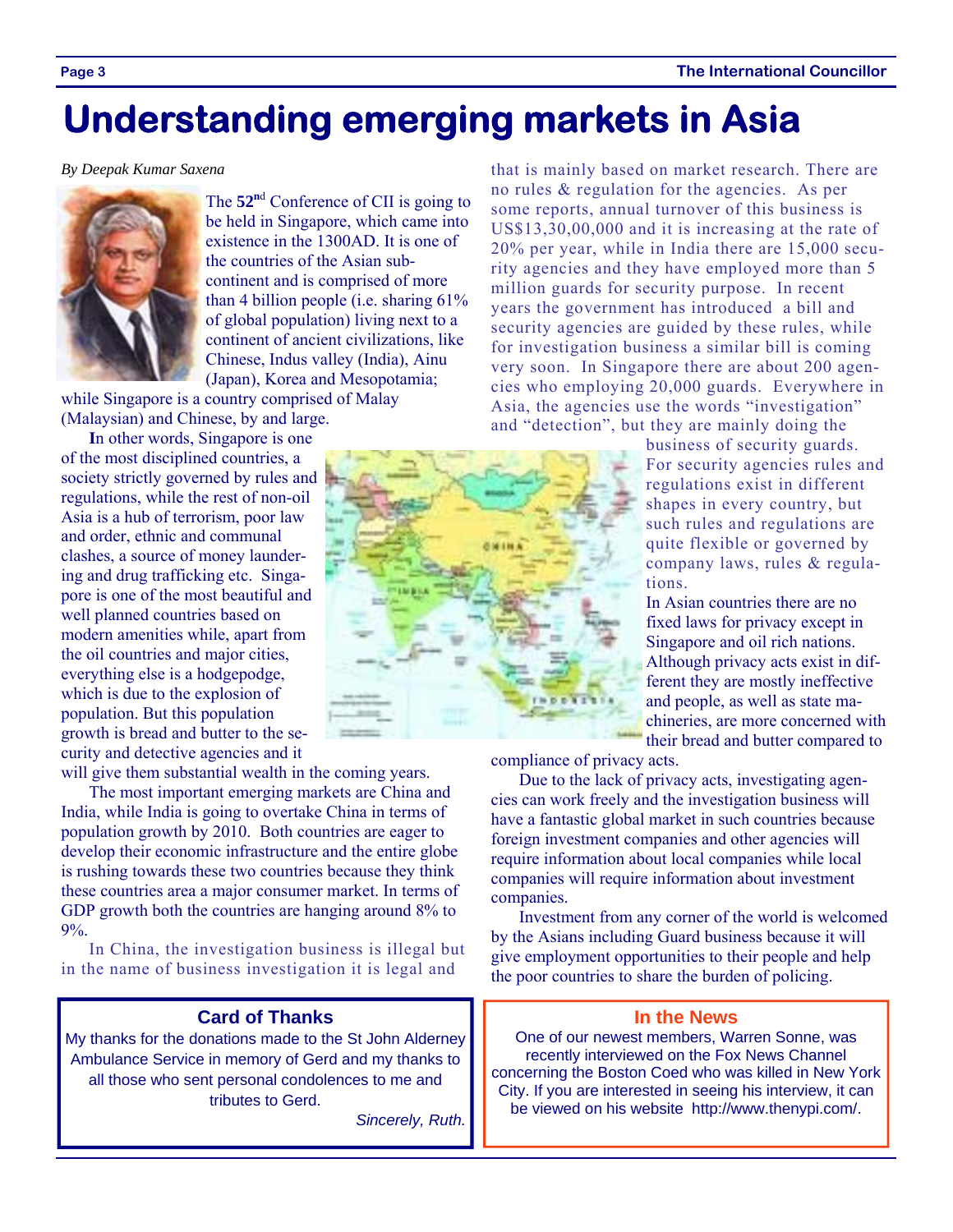# **Recognizing Singapore's face to the world**

#### *Contributed by Trish Dehmel*

For 140 years (1819-1959), the Union Jack flew over Singapore. Then, on 3 December 1959, the National Flag, an important symbol of independence, was unveiled at the installation of the new Head of State, the Yang di-Pertuan Negara. Also unveiled that day were the State Crest and



the National Anthem. The flag was conceived and created by a committee headed by the then Deputy Prime Minister, Dr Toh Chin Chye. The Flag consists of two horizontal halves, red above white. Red symbolizes universal brotherhood and equality of

men; white, purity and virtue. In the upper left corner, a white crescent moon and five white stars form a circle. The crescent moon represents a young nation on the rise. The five stars stand for Singapore's ideals of democracy,

peace, progress, justice and equality.

The National Coat of Arms or State Crest consists of a shield with a white crescent moon and five white stars against a red background. Red symbolizes universal brotherhood and equality of men; white, purity and virtue.



The five stars represent the ideals of democracy, peace, progress, justice and equality. Supporting the shield are a lion on the left and a tiger on the right. The lion represents Singapore and the tiger represents the island's

historical links with Malaysia. Below the shield is a banner inscribed with the Republic's motto, "Majulah Singapura" ("Onward Singapore").

The Coat of Arms or State Crest was unveiled on 3 December 1959 together with the National Flag and the National Anthem at the installation of the Yang di-Pertuan Negara at the City Hall steps.

#### **The Lion Symbol**

 According to 13th century Malay Annals, a prince spotted a creature he believed was a lion and named the island "Singa-pura" (Lion City)--from which Singapore was derived.

 The Lion Symbol was launched in 1986 as an alternative national symbol. The National Flag and State Crest have legal restrictions that prevent their commercial use. The Lion Symbol was chosen as a logo that best captures the characteristics of Singapore's reputation as the Lion City.

 The lion symbolizes courage, strength and excellence. It is in red against a white background--the colours of the National Flag. The five partings of the lion's mane represent the five ideals embodied in the five stars of the flag- democracy, peace, progress, justice and equality. The lion's purposeful bearing symbolizes the nation's single-minded resolve to face challenges and overcome obstacles.

### **CII Senior Member Allan Ferguson dies in La Jolla**

Bill Eden reports that our friend and Senior member Al Ferguson passed away 1 June 2006 at the VA Hospital in La Jolla. Al had been hospitalized there for the past year while being treated for several various ailments. CII President Jay Groob remarked, "Having had the pleasure of working with Al, (most frequently he worked for me on one of the Boston Priest Abuse cases), I too am very sorry to learn of his passing. Al was a very good man and a professional investigator. He will be missed. This has truly been a very long year for all of us at CII. We send our condolences to his family."

Bill Elliott noted, "Both Debbie and I were saddened to learn of the passing of Allan Ferguson. Allan was always one of the mediating voices in the Council. While Scorpion35@juno.com will forever more be quiet on the Council listserve I am sure that he is providing guidance from above. May he rest in peace."

Marlene Ponder wrote, " Al was one of the true professionals in our industry and a very nice person. I hadn't been in touch with Al for several years, but I have many fond memories of him, including the time we gave a seminar together at a CALI Conference, I believe in Ventura many years ago."

On learning of Allan's death Derek Nally said, " I have just learned of the death

of my old and trusted friend Al Ferguson. We had many a friendly joust in our day. Farewell Allan and may you rest in peace."

### **Condolences**

**Bruce Wilson, father of Daniel J. Wilson, 1984 President and Chairman of the Board of CII, passed away in April. Our thoughts are with Bruce during this difficult time. Bruce can be reached at: 2769 Fitzgerald Rd., Simi Valley, California 93065 USA (805) 522-6027 E-Mail: -bwilson@simivalley.org**

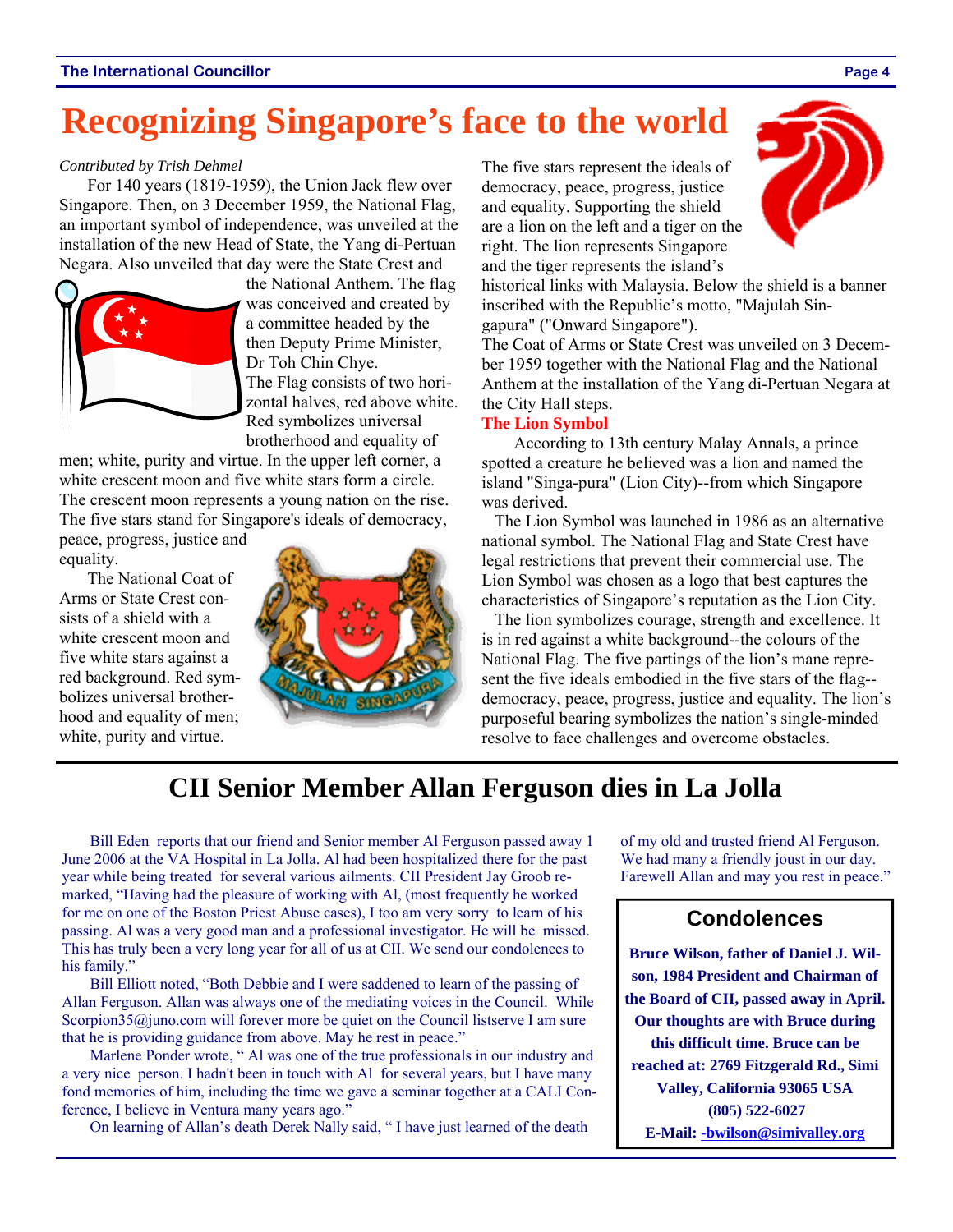### *Is he a sugar– coated bitter pill ?* **Pre-employment verifications a necessity in post 911 world**

#### *By Pawanjit Ahluwalia*

Some people may not subscribe to the prescient view of employees' thorough scrutiny prior to hiring, thereby choosing to scramble the process of appointment and rubbing aside the suggested course of precautions. In India preemployment screening had never been taken seriously by Indian businesses. It was viewed as an expense. However, the fact remains that the employee rated high at the time of interview does not suddenly turn to Mephistopheles, Bashibazouk or avaricious. He was already a cantankerous, unreliable and incriminating individual attired well in the cloak of gentleman and clandestinely pursuing his illegitimate designs. It was truly the employer who lacked clairvoyance.

In Bangalore ( South India), recently, one David Edmundson, CEO of US consumer electronics retail giant Radio Shack was eased out when on scrutiny, his resume was found with embellished, exaggerated and false entries pertaining to his academic pursuits. Faking resumes is not uncommon in the Indian IT industry also. There have been instances where unscrupulous independent Human Resource (HR) outfits act in collusion with job seekers to improve their candidates' chances of getting absorbed with renowned and established corporate groups and subsequently grabbing a good chunk of commission.

One of India's corporate giant, WIPRO, filed police complaints against a few such HR outfits, besides sacking the services of em-

ployees who had fudged their resumes. The action taken by WIPRO has largely been appreciated by the contemporary corporate houses.

Screening of lower level personnel is too of vital importance. Just last month a senior manager at Deutsche Bank had hired one Ganesh Mukhiya as security guard at his residence at Greater Kailash-II, New Delhi, for nine months. One fine morning, the employer asked his sentry to fill-up a police verification form. This scared him off, because he had a criminal background and had undergone a six-month jail term for a burglary. Mukhiya, who had already made the duplicate keys of the almirah, where the valuables were kept, now planned to eliminate the couple. Luckily, his conspirator Ravi discussed the plan with a

common friend, not knowing that he was a police informer. The friend called up DCP (South) and Mukhiya was arrested. The drawback in this case was that the antecedents of the security guard were not checked before the appointment.

In the year 2004, in Delhi alone as many as 18 senior citizens were murdered by domestic helps, whose verification had not been done. Prominent among them was the case of Lt. General (Retd) Harnam Singh Seth and wife Roop, who were killed by the domestic help. If we see the other side of the coin, we will find that police being overstretched with their other commitments and VIP duties, are lax in carrying out the antecedents verification on time. ( In India the Police insist on getting house help



verified through them only). In the first half of the year 2004, as many as 5753 house help verification forms were sent, out of which verification for only 502 had come back. Back ground check by private investigators is the answer to such a lapse. The recently passed, 'The Private Security Agencies (Regulation) Act, 2005, has mandatory condition inserted in it for preemployment screening of all security personnel to be engaged by the agencies. The time bound limit of 90 days for accomplishing the job has also been mentioned therein. In one way, the employer is too liable for a wrong done by the employee if no verification was done prior to engagement. In the field of criminology, the study of `role of

victim' is a recent phenomenon. Mendelssohn seems to be the pioneer to identify the concept of `role of victim in crime', which he termed as `penal-couple'. Thenceforth, many other scholars under- took the analysis of this relationship. Professor Vom Hentig's study on this subject, "The Criminal and His Victim" was published in 1948. In his study, "The Victim Offender Relationship", published in April 1968, Schutz writes that the concept of aggressor is not always guilty, and the victim can often be regarded as stimulating agent to the receptive criminal behaviour of offender. It is therefore crystal clear that the employers not choosing to go for pre-employment screening are the complementary partners to crime, if committed by the employees during the course of employment.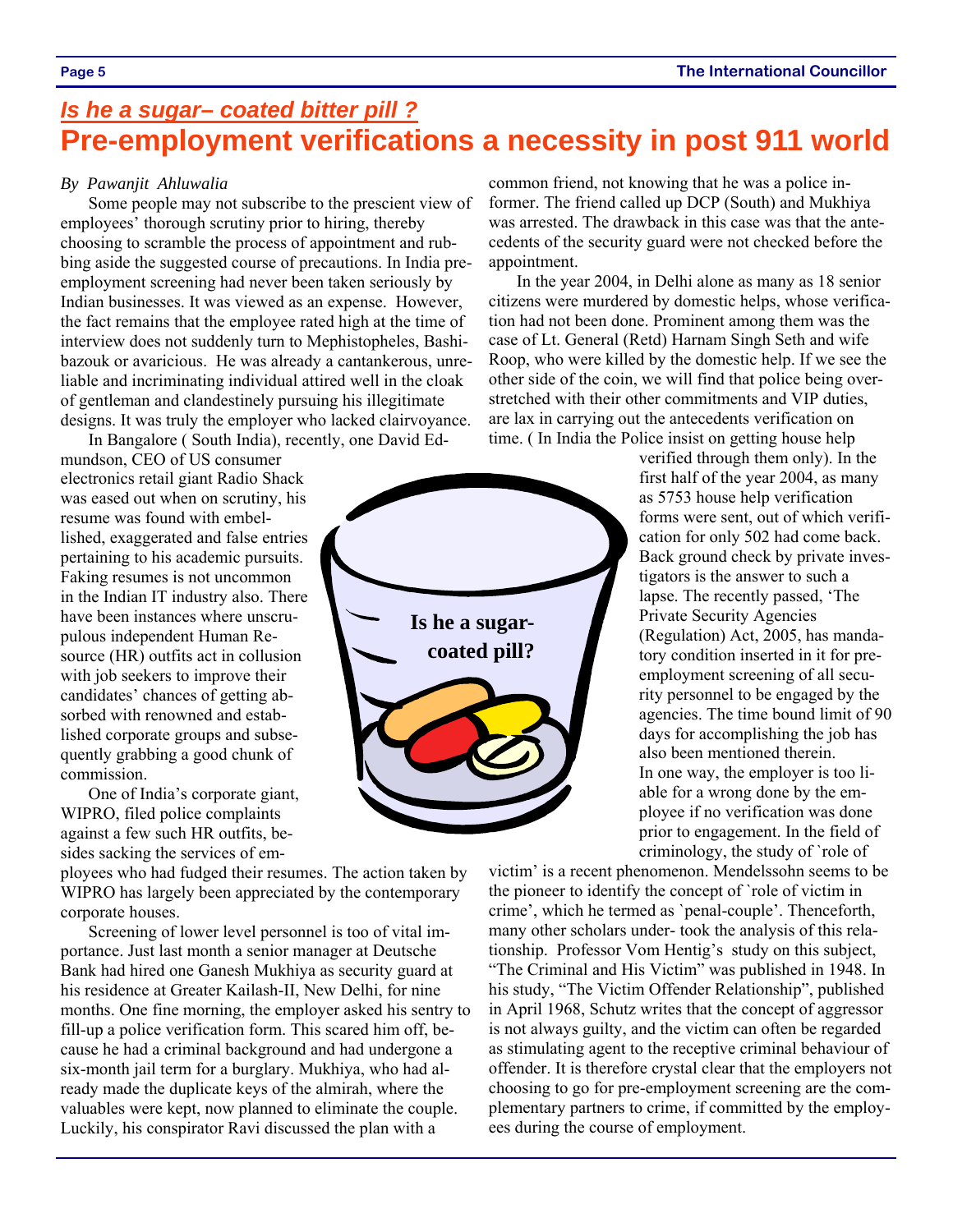### **INDIA - A report on the current state of security**

#### *By Pawanjit S. Ahluwalia, C.I.I.*

Our intelligence is based on factual information derived from on-the-ground intelligence sources throughout India.

#### **An Overview**

In the last six months, the overall law and order situation in the country continues to remain by and large satisfactory. However, the internal security situation in certain parts of the country was characterized by varied and highlighted challenges, posed by foreign sponsored, mercenary backed terrorism of diabolical nature in Jammu and Kashmir, insurgency driven, sometimes, ethnic related violence in the North East, ideology clad Left Wing extremism in Andhra Pradesh, Bihar, Orissa, Chatisgargh, Madhya Pradesh, and Maharashtra. There



were instances of private armies in Bihar unleashing caste wars leading to cold blooded killings of innocents, with a view to abet communal passions. India has been

#### The flag of India

facing a scourge of terrorism for the last two decades. Unfortunately, in the name of religion, terrorism is spreading its tentacles in the form of "Jihad". Recently, terrorism exported from the Kashmir Valley to the major metropolis of Delhi and Bombay. However, with the increased pressure and effectiveness of government security forces and neutralization of a number of terrorists, the area of interest of these elements is gradually shifting to the Southern and Central States of India.

The greatest threat to India's internal security is from the rise of extremism propagated by agencies across its borders. The spread of Kashmir militancy into the hinterland, the Naxalite movement, the demographic morphing of India's North East States by illegal immigrants from Bangladesh, an increase in organized crime, the deterioration of the urban police force, and estrangement of the public from the police due to police cruelties are issues which impact the internal security situation. The attack on the Indian Institute of Science, Bangalore and the bomb blasts in Mumbai's Gateway of India, in Delhi markets, religious sites in Varanasi and the public transport system, highlights the prevailing internal security situation in the country.

#### **Threats Perceived**

Major internal security threats that are likely to affect foreign visitors are:

- Militancy in Jammu and Kashmir.
- Terrorism in Jammu and Kashmir and the hinterland.
- Insurgency and Militancy in the North East.

• Naxalite Movement in the South and East Central India.

- Communal disorders.
- Crimes against foreigners.

In the immediate future, the threats are likely to manifest in any of the following manners:

• Bomb attacks in high-density commercial areas to inflict maximum casualties and create fear psychosis;

• The terrorist groups are likely to shift their focus to the southern/central states where security consciousness is low and where they have a Muslim population base.

• Target high-value individuals.

• Target religious sites to create communal disturbances.

• Target public transport systems to exploit their vulnerability and highlight the ineffectiveness of the law agencies and the government.

• Operations by Naxalite groups and insurgents in the Southern/ East Central States.

- Communal disturbances.
- Crimes

#### **Areas of Instability**

#### **Jammu and Kashmir - Militancy and Terrorism**

The overall security scenario in Jammu and Kashmir has shown improvement. Militant activities in the valley have reduced considerably due to the proactive security forces, reduced local support, and stabilized political situation. The security forces have remained vigilant and in high-alert, keeping a close watch on the situation and launching sustained operations against the terrorists and subversive elements. However, in some security operations collateral damage and death of innocent civilians has taken place. These incidents have been rigorously exploited by encouraging local population to stage rallies in support of the subversive elements.

Because of the heightened security vigilance, high rate of attrition and reduced local support in the Kashmir Valley, some terrorist groups have become active in the hinterland of India. In recent years, there have been random terrorist bombing incidents in various parts of India. These bomb blasts have occurred on public transportation such as trains and buses, in markets and religious sites, resulting in the

Continued on page 7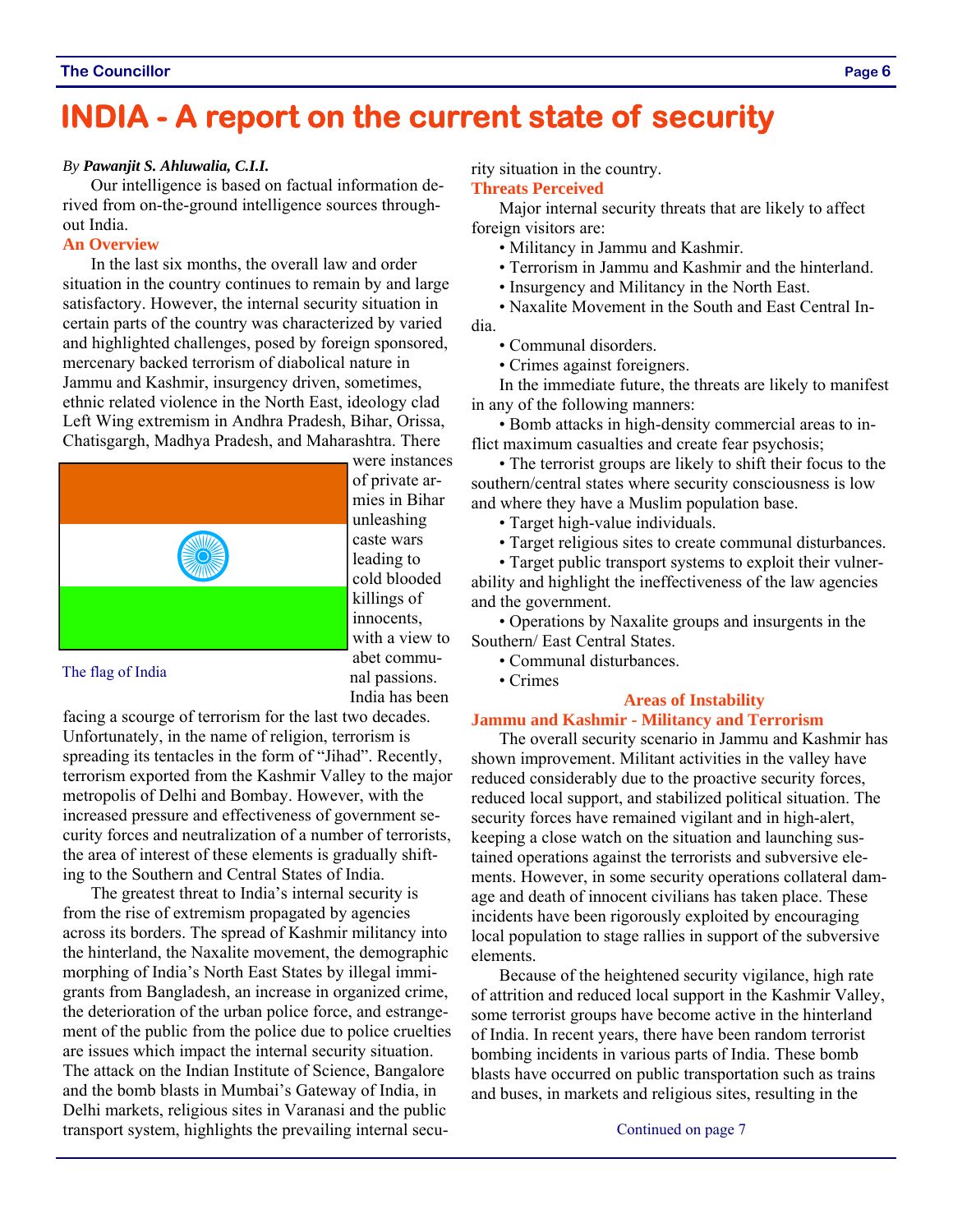### **INDIA - A report on the current state of security**

#### Continued from Page 6

death or injuries of innocent people. Bomb blasts in Delhi, Mumbai, and Varanasi, and the killing of a scientist in Bangalore are some of the recent incidents.

What is worth noting is that foreigners were not specifically targeted or injured in any of these attacks. However, in the past foreigners have been killed or injured during acts of indiscriminate violence. Anti-western terrorist groups, some of which are on the U.S. government's list of foreign terrorists, are believed to be active in India. Therefore, U.S. citizens should exercise particular vigilance when visiting tour-

ist sites or attending public events throughout India, in particular the region of Kashmir, where they are particularly visible, vulnerable, and definitely at risk.

#### **North East States - Insurgency/ Militancy**

India inherited militancy in Nagaland at the time of Independence. The tentacles of militancy spread to the other states in the North East at different times in the post independence period. Over the years, to a large extent, the Government has been able to control the insurgency in this region. However, in certain areas, acts of mili-

tancy keep occurring. Incidents of extortion, kidnapping, and murders keep taking place occasionally. These are, however, directed towards the law agencies, government officials, and wealthy section of the society.

Sporadic incidents of violence by ethnic insurgent groups, including bombing of buses and trains, have occurred in the recent past in parts of Assam, Manipur, Nagaland, Tripura, and Meghalaya. While U.S. citizens/ foreigners have not been targeted specifically, visitors are cautioned not to travel to these regions, and if they have to do so then they should restrict their travel to cities only. **Southern and Central States - Naxalite Movement** 

After terrorism and militancy in Jammu and Kashmir and insurgency in the North East States, the next great challenge to peace and security in the country is the Naxalite movement. Andhra Pradesh, Bihar, West Bengal, Chattisgarh, Madhya Pradesh, to an extent Maharashtra, and Orissa are affected by this movement. This left-wing extremist violence is directed at the Government and the wealthy upper class landlords. It flourishes in the remote tribal areas of these states, where the law and order agencies cannot effectively reach out. These extremist groups have been able to exploit populist and emotive issues in some states to destabilize the Indian polity. The tension generated by ethnic, linguistic, and parochial groups impinges on the internal security and poses problems. Activities by these groups are likely to continue in the near future especially in Andhra Pradesh and Chatisgarh. Naxalites do not pose a direct threat to foreigners at this point of time; however, collateral damage cannot be ruled out. Visit to these remote areas should be avoided.

#### **Communal Disturbances**

The religious fabric of the country is woven by peaceful co–existence, accommodation, and reciprocal respect. For centuries, this fabric has withstood vicious onslaughts by the forces of fanaticism, hatred, and intol-

> erance. However, anti-social elements with vested interests occasionally exploit small communal incidents to incite the communal atmosphere. These incidents, at a point of time, get politicized and flare into major communal. The most typical form of communal disorder or riot based on ethnic cleavages is between Hindus and Muslims, although some of these disturbances also occur between different castes or linguistic groups. Most of the incidents start as neighborhood squabbles of little sig-

nificance, but rapidly escalate into mob looting and burning, street fighting, and violent intervention by the police or paramilitary forces. There is no set pattern or frequency and they are, therefore, difficult to predict. Continuous monitoring is required to identify the region and timing where communal disturbances can occur.

Foreigners may become targets of communal disturbances, if they are involved in any missionary activity. It would be advisable for foreigners traveling to India to ascertain and identify regions where there is a likelihood of communal disturbances and avoid traveling in that region.

#### **Threats and Crime in Metropolitan Cities Hyderabad, Bangalore, and Chennai**

The southern region has been comparatively peaceful compared to the other parts of the country. However, this situation is gradually changing, which is reflected in the recent terrorist attack resulting in the killing of a scientist in Bangalore. Police action in other parts of the country and arrests of terror operatives and seizure of documents, has clearly established the growing influence and interest of terrorist groups in this region especially in the cities of Hyderabad and Bangalore. Fortunately,

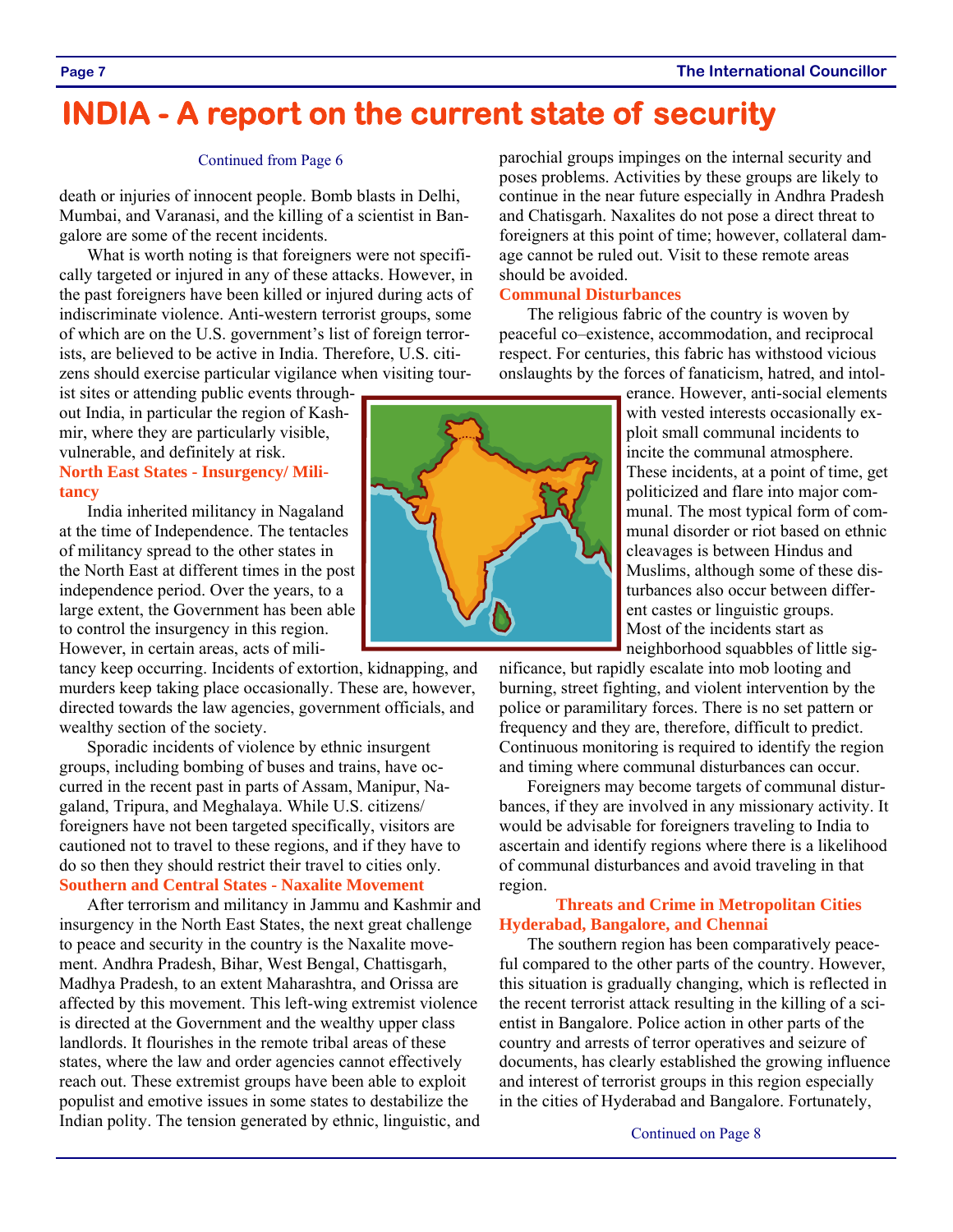### **INDIA - A report on the current state of security**

#### Continued from Page 7

Chennai has not experienced terrorist activities.

The terrorist activities in Bangalore and Hyderabad would be directed at the IT industry, where they would have the maximum impact. Symbols of economic progress in Bangalore and Hyderabad, the two tech cities, have hit the radar of terrorists as targets that will cause damage to the economy of the country and draw attention to their cause. The possibility of terrorist activities in the future cannot be ruled out; however, the frequency and intensity of these activities in the immediate future are likely to be low.

The terrorists fortunately have as yet not targeted Chennai. Crimes are prevalent though fewer than in Bangalore and Hyderabad. The sentiments and sensibilities of Muslims in India have been greatly hurt by the Danish and Norwegian papers carrying the caricatures of their Prophet. There have been agitations in a number of cities; however, the cities in the South, as of now, have not experienced these agitations.

Bangalore, Hyderabad, and Chennai continue to be reasonably safe places for living and conducting business. The people are friendly and helpful and even today it is reasonably



**Robert and Eva Kresson (member and spouse) attended a recent CII social evening in Washington, DC . Eva Szigethy, MD, Ph.D. and CII member, Robert "Bob" Kresson of Empire Investigations in Pittsburgh, PA. were married in February this year. We congratulate them and send them our best wishes.** 

safe to move around the city late at night. There have been no major crimes against foreigners and it would be reasonable to assume that the terrorists are not targeting foreigners. However, collateral damage cannot be ruled out.

Petty crimes cannot be ruled out; therefore, it would be prudent to take precautions as one would when visiting a new place. Crime analysis given is relevant to all the metropolitan cities in India. **Mumbai** 

Mumbai is a sprawling city and is considered the hub of commercial activity. Commerce determined Mumbai's history. As India's largest trading port, it has long served as the country's gateway: open and welcoming to foreigners, and offering the promise of opportunity to fortune seekers from the country's hinterland.

Today, Mumbai has the buzz of a city on the move. It is the base for India's leading companies, such as Reliance, Tata, Air India, and its largest banks and financial institutions, such as ICICI Bank, Housing Development and Finance Corporation and Life Insurance Corporation. The Bombay Stock Exchange, which moved from open-outcry to computerized trading in 1995, and the National Stock Exchange, which opened in 1994 are India's top trading floors. The textile industry has given way to the new economy of financial services, call centers and other business process outsourcing services, information technology, and entertainment companies. A construction boom has created a new skyline of shopping malls, hotels, and office complexes. As the city's cheerleaders position Mumbai for Asian-tiger status, three concerns override all others: the groaning infrastructure, lack of space, and a chronic housing shortage.

Mumbai is a cosmopolitan city with a fairly large Muslim population. High level of commercialization, large volumes of financial transactions, the teeming population, sprawling slums, and the flourishing crime mafia provide excellent opportunities to terrorists and criminals. Mumbai has had, in the recent past, a series of bomb blasts and intelligence reports indicate that the terrorists are still fairly active in the city though dormant at present. Terrorists have not targeted foreigners specifically; however, there is always a risk of collateral damage. Mumbai is a reasonably safe city to visit and conduct business, but foreign visitors are more vulnerable to criminal activity and necessary precautions as given out in the recommendations need to be observed.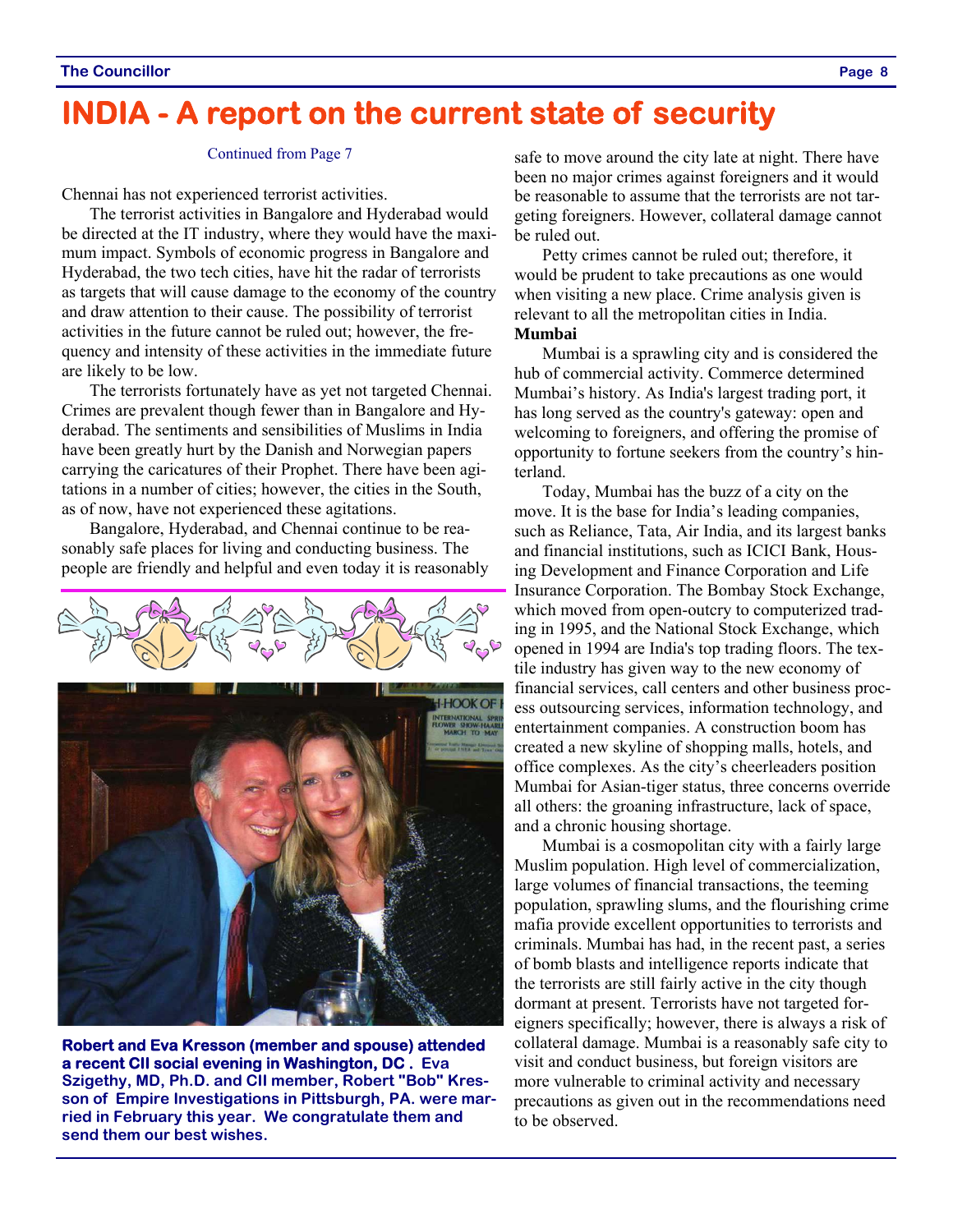# **Surveillance Through Residential Windows**

#### *Milner v. Manufacturers Life Insurance*, [2005] B.C.J. No. 2632 (B.C.S.C.)

#### *By Norman Groot*

Cynthia Louise Milner claimed to be entitled to long-term disability benefits pursuant to a policy of insurance with Manulife Financial Insurance Company. Manulife claimed that Milner was not totally disabled within the meaning of the policy and thus is not entitled to benefits.

The principal issue was the credibility of Milner with respect to her subjective complaints that have led to a diagnosis of her suffering from chronic fatigue syndrome. Milner also claimed for aggravated damages for breach of her privacy and that of her family as a result of video surveillance carried out at the request of Manulife.

Milner is 45 years of age, married with three children. Her

employment history was in nursing. Her husband, David and two oldest children, Andrea aged 18 and Ryan aged 16, gave evidence on her behalf. They testified about the degree to which the fatigue they say she constantly displays has impacted upon and changed her life as well as theirs.

Milner had a physically active lifestyle with sporadic involvement in a number of sports such as cycling, swimming, cross-country skiing, wind surfing, scuba diving and ice-skating. Since November 2001, she has done very little of anything in the way of physical activity and, she says, she has little energy to do household chores, cooking or working outside the home.

Manulife caused surveillance to be carried out on Milner and, incidentally, on members of her family in November 2002, April and October 2003 and April

2005. As an important pre-requisite to this surveillance, Milner has undergone a number of tests at the requests both of her own counsel and those of Manulife – tests which diagnose a causation for Milner's symptoms.

Evidence from four private investigators called by Manulife and certain video surveillance put into evidence by Manulife described and illustrated Milner moving in an apparently normal fashion during such activities as walking, standing and sitting at sporting events involving her children, holding the child of a friend, and shopping.

Not long before the commencement of this trial, Milner, together with her daughter, Andrea, got an opportunity to view the video surveillance taken on behalf of Manulife. One portion of the video, taken with a camera using a magnifying zoom lens, was of Milner, Andrea and a friend of Andrea in the dining room of the Milner home with the curtains open and a light on in the room.

At one point Andrea Milner is seen to take off her upper outer garment apparently in the process of trying on a Halloween costume. Milner claims to have been very shocked at this intrusion of the privacy of her and her family, particularly the photograph of her daughter. She stated that she was also upset by some other video footage taken of her sons playing soccer in the street when she was not present.

The Court's analysis of Milner's complaint is summarized as follows: Section 1 of the *Privacy Act*, R.S.B.C. 1996, c. 373, states: It is a tort, actionable without proof of damage, for a person, wilfully and without a claim of right, to violate the privacy of another.

Whether a person's privacy has been violated is dependent upon the particular facts of each case (see *Davis v. McArthur*, [1971] 2 W.W.R. 142 (B.C.C.A.)). In *Getejanc v. Brentwood* 

> *College Assn*. (2001), 6 C.C.L.T. (3d) 261, 2001 BCSC 822 at para. 16, the Court held that the analysis requires two questions to be answered: was the plaintiff entitled to privacy and, if so, did the defendant breach the plaintiff's privacy?

The location of the subject of the surveillance is the key to determining whether a person's expectation of privacy is reasonable. Therefore, a person's expectation of privacy would be highest in one's home. As stated in *Brentwood College* at para.18, [a] person's entitlement to privacy is highest where the expectation of privacy would be greatest: see *Silber v. British Columbia Television Broadcasting System Ltd*. (1985), 25 D.L.R. (4th) 345 (B.C.S.C.).

Conversely, there is no reasonable ex-

pectation of privacy for actions taking place in public. In *Druken v. R.G. Fewer and Associates Inc*. (1998), 171 Nfld. & P.E.I.R. 312, 58 C.R.R. (2d) 106, the Newfoundland court considered legislation very similar to British Columbia's when determining whether the videotape surveillance of the plaintiff in public constituted a violation of her privacy. The Court held that there is no reasonable expectation to privacy in public.

Even if actions take place on private property, the circumstances may suggest that there is not a reasonable expectation of privacy. This is what happened in *Silber v. British Columbia Television.* In that case, a news crew taped an altercation between the plaintiff and the reporter on the private parking lot of the plaintiff. Although the plaintiff was on private property, it was in full view of any passersby and therefore there was no reasonable expectation of privacy.

These principles are just general guidelines; there remains a high degree of discretion for a trial judge to determine what is a

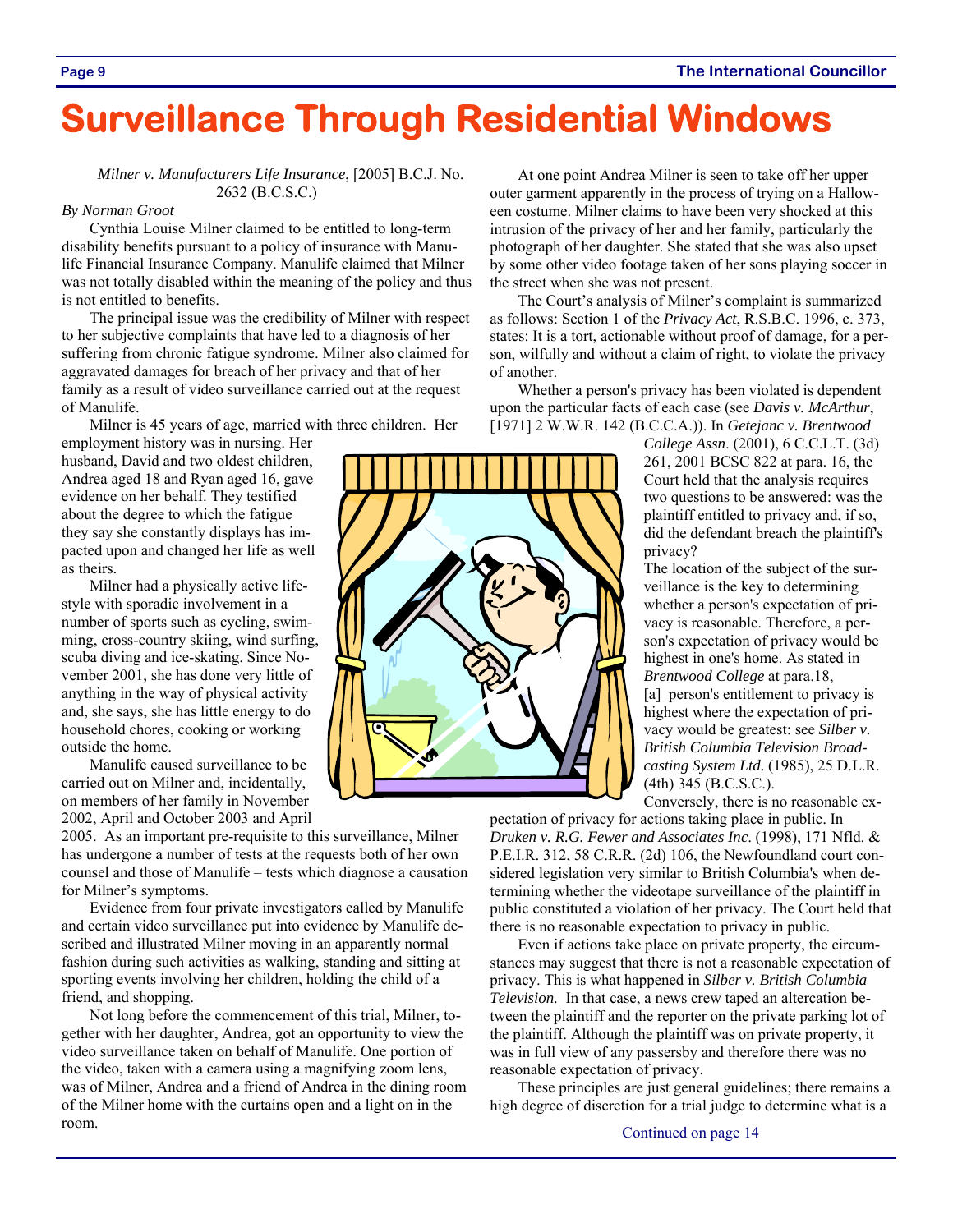### **News from Region 5**

#### *By Bill Lowrance*

My name is Bill Lowrance, new Regional Director (RD), Region 5. Last November my good friend, Nancy Barber of San Francisco, asked me to take on the roll of RD, Region 5 (Southeast), CII. I accepted. How can one say "no" to Nancy? Well, you cannot. I proudly accepted, and I set about learning what the role of a CII Regional Director is. Did you know there are 25 RDs covering geographic areas from Canada to New Zealand? RDs are appointed for two year terms and we have varied duties including writing reports about membership and activities in the region. In 2004, Robert Dudash, RD Region 7 (Central), Omaha, NE, wrote a great article about the duties of Regional Directors. The article is at http://www.cii2.org/ members/articles/0001.shtml. This article should be required reading for new RDs. One of the primary duties of the RD is to recruit new members and to vet membership applications. In addition, RDs should keep up with legislation in the various states that may affect our profession.

Region 5 consists of eleven states.: Alabama, Delaware, District of Columbia, Florida, Georgia, Kentucky, Maryland, North Carolina, South Carolina, Virginia and West Virginia.

CII membership in Region 5 is as follows: Alabama  $-0$ ; Delaware - 0; District of Columbia – 2; Florida – 11; Georgia – 1; Kentucky – 0; Maryland – 4; North Carolina – 1; South Carolina – 1; Virginia – 11; and West Virginia – 0

As you can see, we need serious recruiting efforts in Alabama, Delaware, Kentucky and West Virginia. Region 5 is fortunate to have welcomed four new members in the last few months. Since last November 2005, **Benjamin Dinolt** (DC), **Ron Troutman** (MD), **Tanya DeGenova** (VA) and **Bill Marshal**l (VA) joined our membership.

New member **Tanya DeGenova** attended the Conference in Portugal last year and immediately applied for membership in CII. She enjoyed meeting investigators from all over the world, and especially enjoyed the meeting place. She became a member last fall and during that time moved her company from Boston to VA. During a recent trip to Hong Kong, she did "the right thing" and recruited a new member who agreed, with Jay Groob's approval, to moderate the intellectual property segment at the AGM in Singapore. Region 5 needs more recruiters like Tanya. Congratulations, Tanya, and thank you.

#### **Georgia**

#### *By Tim Huhn, Lawrenceville, GA*

There has been a wave of real estate acquisitions through misrepresentations and/or false information throughout Georgia and metro Atlanta. Fannie Mae reported in 2005 that several areas in Atlanta ranked in the top ten for mortgage fraud. Mortgage fraud is a national, major problem for lenders and investors, and the losses due to mortgage fraud are estimated to be in the billions. Not only is this a problem in the United States, but it is also a growing problem in Europe. Most mortgage frauds present challenges in identifying the individuals in a case. Usually there are several conspirators who put together the fraud. Finding and sifting through all the real estate paperwork can be daunting. Law enforcement has placed significant effort in the Atlanta area to address this problem, but their resources are limited.

As a new member of less than 1 year I have found the CII to be a good source of competent and professional investigators on a worldwide basis. Every member who did work for our firm was ethical and efficient in the matters handled.

A new law in Georgia provides that anyone who engages in private detective business without property licensing is committing a felony and subject to fine and/or imprisonment—not less than two years or more than five and not less than \$500 nor more than \$1000 fine. Georgia is committed to enforcing higher standards for the private investigation business.

#### **District of Columbia**

Most issues affecting our profession roll out of Congress on a daily basis. Luckily, NCISS and others follow the issues and respond when Congress needs information. Lately, the acquisition of cell phone records by "information brokers" has stirred public interest. Verizon and other telephone carriers have sued some "information brokers" to stop the "pretexting practice" of obtaining someone's cell phone records. Congress came up with H.R. 4943, the Prevention of Fraudulent Access to Phone Records Act and H.R. 4709, the Telephone Records and Privacy Protection Act of 2006 *(HR 4709). So far nothing has been finalized. The Senate has similar legislation.* The U.S. House Committee on Energy and Commerce, Subcommittee on Oversight and Investigations is having a hearing on June 21, 2006 concerning Internet data brokers obtaining private records. You can watch this hearing over the Web, 10 a.m. EST--Committee on Energy and Commerce**.** 

#### **Delaware**

An interesting case was heard recently by the U.S. Circuit Court of Appeals ( $3<sup>rd</sup>$  Circuit) on Delaware's law which refuses to allow out-of-state residents access to public documents. Delaware's Freedom of Information Act (FOIA) requires Delaware residency to obtain public documents under the FOIA. Last year the U.S. District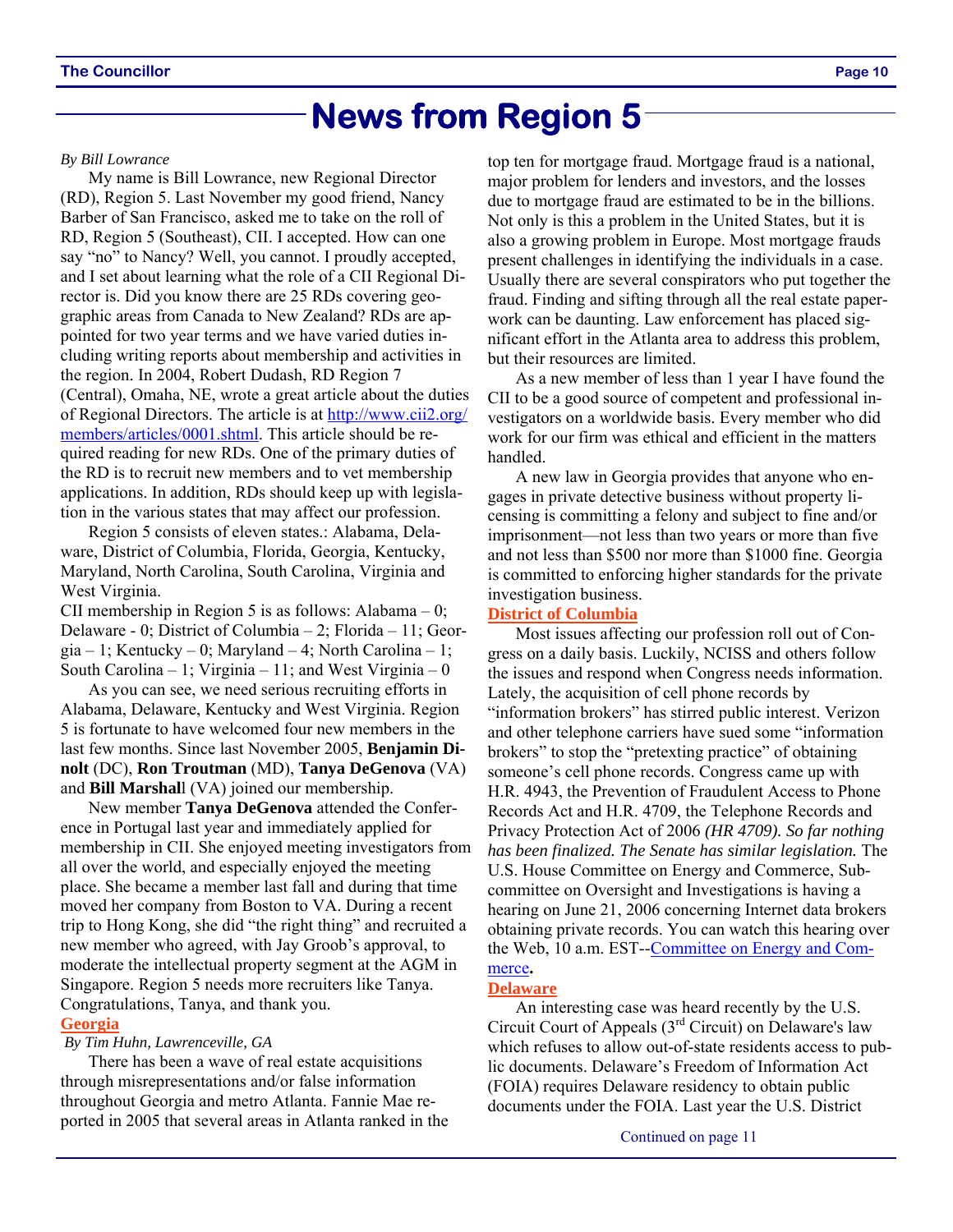### **News from Region 5**

#### Continued from page 10

Court in Delaware found that the restriction was unconstitutional. This case will be precedent-setting since there is almost no case law on the subject. There are 11other states that have similar legislation.

#### **Maryland**

The Maryland Court of Appeals has decided that most identifying information about victims and witnesses, including their names, will not be made available online in certain court cases.

The new rule addresses the concerns that access to personal information on the Internet could be harmful to victims and witnesses.

The courts have been struggling with the issue for years as more court records are available online. Laws were introduced in Maryland this year that would have amended the Public Information Act to block remote access to victim and witness information. The court, by amending the Court Rules, sidetracked the legislation.

#### **South Carolina**

Walter Atwood, Columbia, SC, advises he was in DC recently and visited with Joan Beach. Walter's wife, Betty, has been ill since January and is recovering. Walter will miss the AGM in Singapore, but will be with members in spirit. Walter is going to the Michigan State chapter meeting of the National Association Civilian Conservation Corps Alumni. He is President of the association, and the major annual meeting will be in Dallas, Texas, September 26-30, 2006.

#### **Virginia**

Two years ago the Virginia Supreme Court formed a Privacy Task Force (Committee) to consider the public's access to all Virginia court records. The Committee wants to revise court rules to provide a balance between public access to Virginia court records and the privacy of information in the records. The Committee has prepared four drafts of rules for public access to court records. The fourth draft was considered at a Committee meeting May 25, 2006. The committee will recommend changes to Virginia's court rules to define and to limit public access to court records.

The Committee does not have open, public meetings but representatives from the Reporters Committee for Freedom of the Press and the Virginia Coalition for Open Government (VCOG) have attended past meetings and have submitted comments to proposed

draft rules.

Under the proposed rules personal information such as social security numbers, dates of birth, information on children and financial information would be restricted.

**Joan Beach**, Fairfax, VA, reported that CII members, guests and friends gathered at the Old Ebbit Grill in Washington, D.C. on March 14, 2006 to honor visiting former CII Chairman Chris Brogan of London, England. CII members included Joan M. Beach, CII Chairman, John Sexton and Tanya DeGenova of Virginia; Larry Ross and Benjamin Dinolt of Washington, D.C., recent new members William "Bill" Marshall of Virginia and Ron Troutman of Maryland, honeymooners Robert "Bob" and Eva Kresson of Pennsylvania, Jay Groob, CII President of Massachusetts, guests Ed and Sue Leary, Mary Selley, Sharon Spates of Virginia, Samuel Blackstone of Maryland.

Joan's grandson, L. Nicholas Burt, just completed his Virginia Private investigator's coursework and will be employed full time this summer as an investigator in Joan's firm. He will continue his college education in the fall. Many may remember Nick from the 50th AGM held in Alexandria.

Deborah Aylward, Falls Church, VA, is bidding Virginia a fond farewell and shifting her professional focus to the Live-free or Die State of New Hampshire. Newly licensed and open for business in the Granite State, Deborah is an active member of the New Hampshire League of Investigators.



**L to R:** CII President Jay Groob, Boston, Larry Ross, D.C., and Chris Brogan, former Chairman/President, London at a recent CII gathering in Virginia.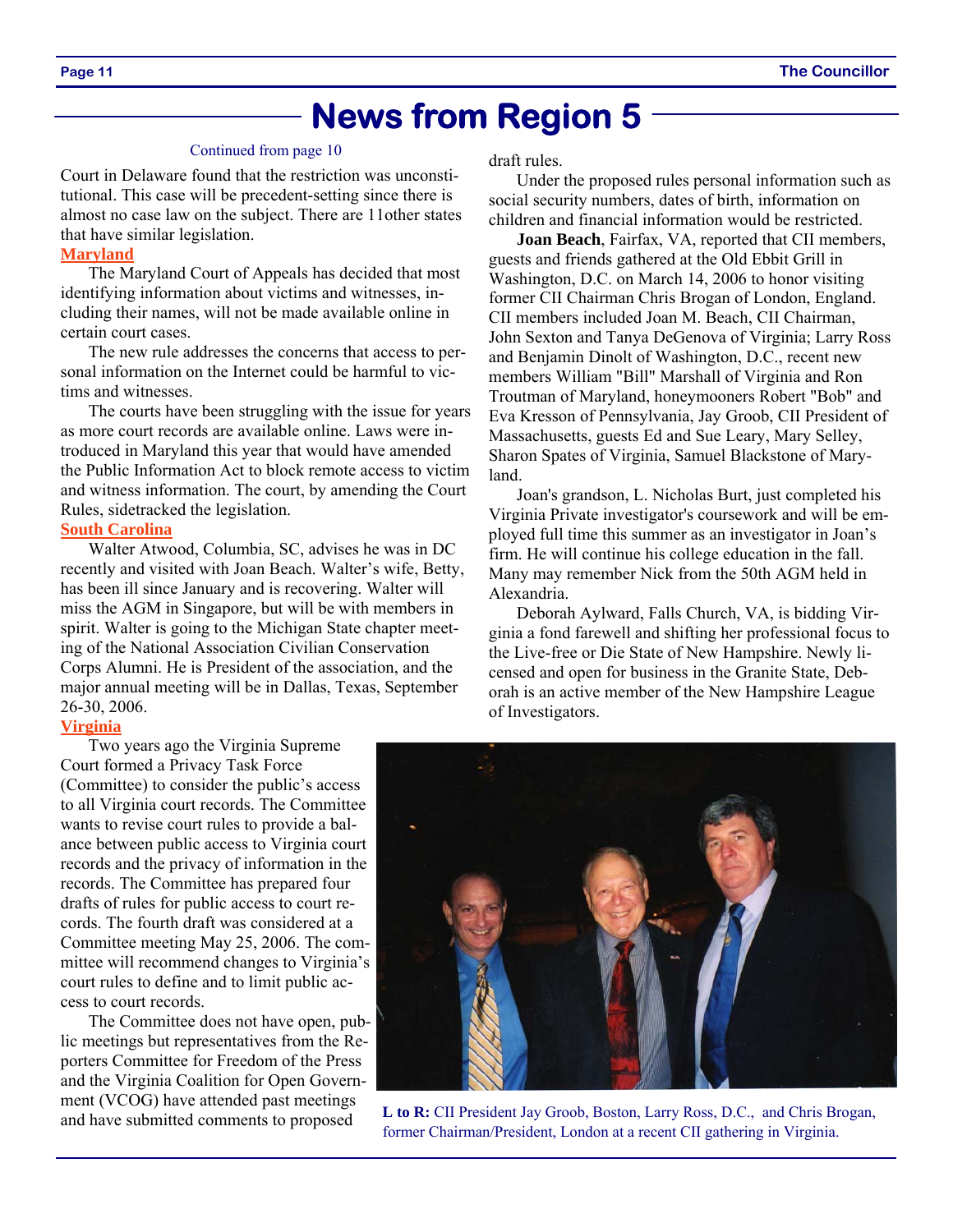#### **The International Councillor Page 12**

### **CII—New Applicants**

**Jungnam Chi**  Providers Korea Seoul, , Korea

**Kunwar Singh** Lancers Network Limited New Delhi, Delhi, India

**David Wasser** The Wasser Agency, Inc. Miami, FL, USA

**David Williams**  DCW & Associates Huntington Beach, CA, USA

### **CII—New Members**

**Brianna Duffy Lane, A.S.I.I.**  Per Mar Security Davenport, IA USA 563-326-6292

**D. Jayne McElfresh, C.I.I.**  JMC Investigations, LLC Phoenix, AZ USA 602-840-7770

**Kevin Fucich, C.I.I.**  Kevin P. Fucich, LLC New Orleans, LA USA

504-616-8851

### **Ronald Troutman, C.I.I.**

R.P. Troutman & Associates, Inc. Baltimore, MD USA www.troutmanpi.com 410-452-8864

#### **Sheila Ponnosamy, C.I.I.**

Mainguard International (s) Pte Ltd Singapore, www.mainguard-intl.com.sg 65-62965881



**New CII member Jim Carino and Robert Dudash, listen intently at the Calgary Intelnet Meeting. Check out Robert's greetings from Nebraska and his new "wheels" on page 15.** 

### **News from Japan**

#### *By Sumic Hiroshima CII Japan*

Investigative licenses were given to six companies in 1911 in Japan, and at first the licenses were only good for conducting business investigations. The Teikoku Private Detective Agency was established in 1916 and this year we celebrate 80 years in the business.

Because there were no legal restrictions of our industry for a long period, corrupt P1 investigators spread. However, regulation was brought forward again on May 19, 2006.

An association of the investigation industry was formed, and as a result, legislation was achieved though the participation of 520 companies. It seems that the investigation industry association in Japan also faces healthy development in the future. We are hoping that the improvement in awareness of the industry and social pressure will continue to help develop our industry. I served as the President of the Tokyo P1 association and the Vice President of another P1 association of a nationwide



organization, and it appealed to the government office, especially to the National Police Agency.

The type of private investigations conducted in Japan is varied, however, due diligence, preemployment screening, background investigations and surveillance are the major tasks undertaken by most PIs. Also we take a large

variety of requests from private clients.

Restrictions are very severe on what types of information can be obtained on private individuals, and credit information, which seems to be easily obtained in the United States, cannot be easily acquired in Japan, though there is generally neither racial discrimination nor prejudice in Japan.

For the majority of people in Japan, most don't even recognize what is meant when referring to background or person references of credit checks. I will think that the difference of the information use of Japan and various foreign countries will have a big influence on the economic competition in the future.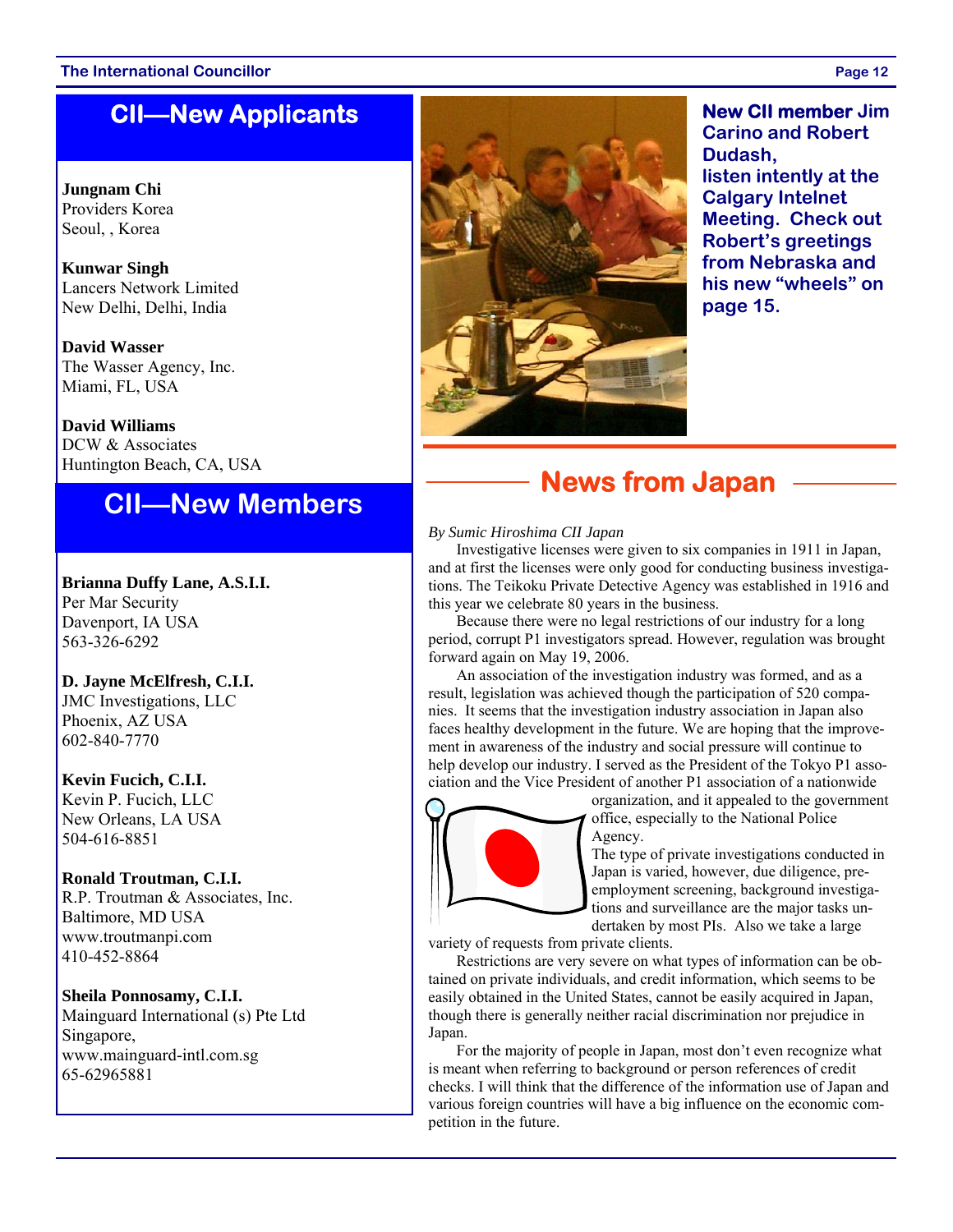#### **Page 13 The International Councillor**

# **CII**

## **New Members**

**William Marshall, C.I.I.**  GlobalSource, LLC Fairfax, VA USA www.globalsourcellc.com 703-273-4525

#### **William Wilkinson, C.I.I.**

Wilkinson Investigations Ltd Calgary, Alberta CANADA www.investigationscalgary.com 403-257-5703

# **CII Pending**

**Jasjit Ahluwalia** Premier Shield Security Services Dubia, United Arab Emirates

**Diarmuid Hurley** Sullivan Miranda, S.C. Metepec, Mex. Mexico

**Christopher Macolini** MIC, Inc. Worldwide

Buenos Aires, Capital Federal Argentina

#### **Johnson** OKEBUKOLA

Apt Chambers, Apt Security Consultancy LTD Ikeja, Lagos, NIGERIA

**Rituraj Sinha** Security & Intelligence Services (India) Ltd New Delhi, Delhi INDIA

**Panos Thomadakis** MTI Systems Ltd Athens, GREECE

**David Williams** DCW & Associates Huntington Beach, CA USA



#### **Intelnet "undercover"**

**Here is a recent photo of Nancy Poss-Hatchl, 1996 President and Chairwoman of CII and her husband Sidney in Calgary. It looks like she is enjoying herself!** 

### **Late breaking news from our AGM Hosts**

I trust you have received the CII AGM 2006 (14 to 19 August 2006, Orchard Hotel Singapore) brochures by now. Many of you will be making a decision around this time as to whether your schedule will permit you to attend this event. Registrations are trickling in but there is still room for confirmed participation to assist us in our planning.

I am now looking at our CII Album, selecting some photos of our past events. A nostalgic trip down memory lane for me - and I would urge that if you are undecided, make the decision and send us your registrations.

We are in the process of preparing the Event Handbook, which will include details of CII AGM as well as SECUREX-ASIA 2006. This will be circulated to all members (whether you attend or not), and to conference delegates from the Asian region. We will also send a copy to the overseas embassies in Singapore. Please send us your advertisement bookings as soon as possible so that we can assist you. If you're not attending the CII 2006 AGM, don't miss out on this promotional opportunity for your business.

We have a contracted production team assisting us and they can even develop your advertisement (at good rates) if necessary. As always, sponsorships will be helpful and are most welcome. All sponsorships, in cash or kind will be acknowledged in the event handbook and will also be announced at the conference. Corporate souvenirs can be put in the delegates kit.

It is an exciting time for us as we plan the CII 2006 AGM for you - we warmly welcome you to visit us in Singapore. -Ponno Kalastree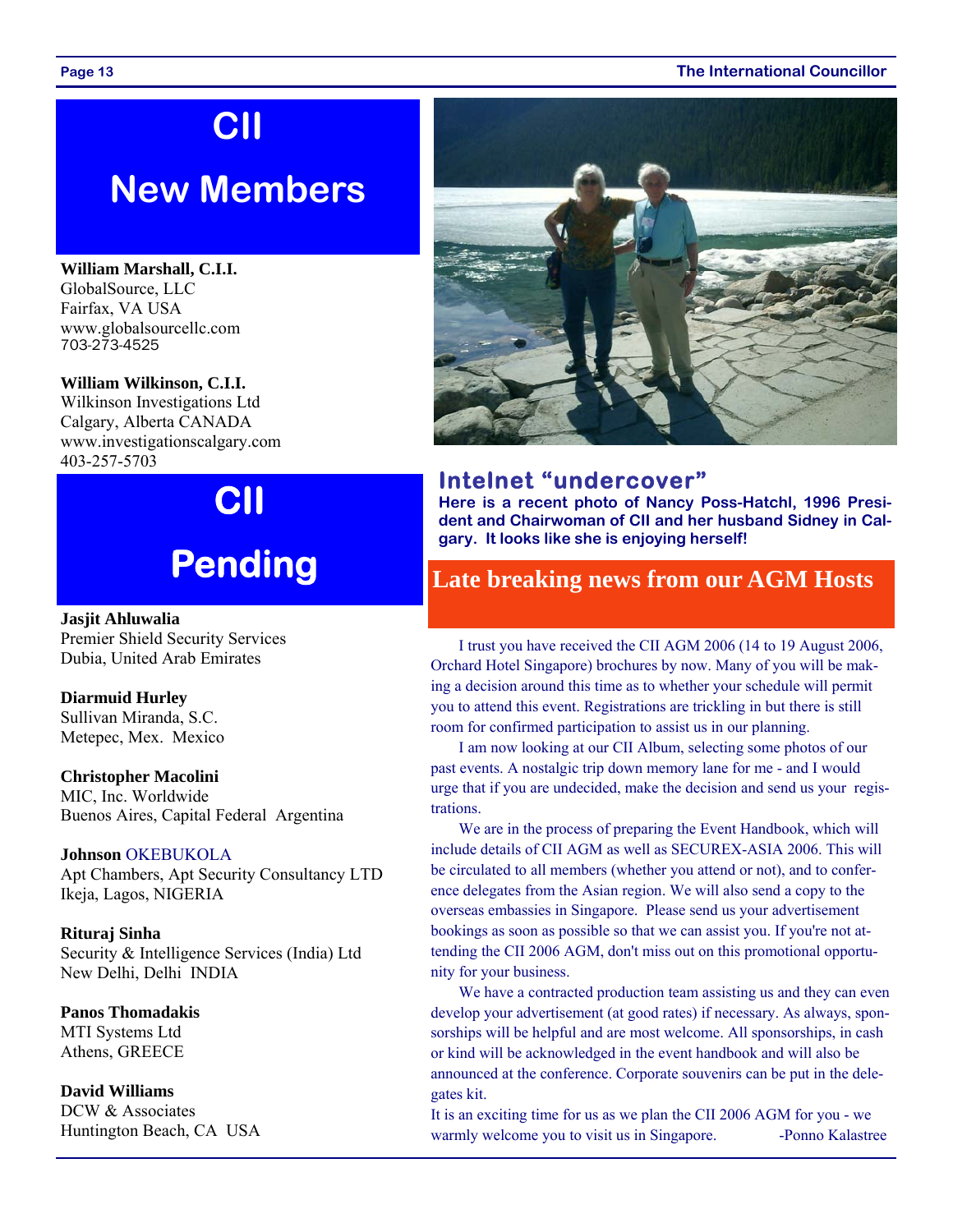# **Surveillance Through Residential Windows**

#### Continued from page 9

reasonable expectation of privacy in the circumstances. However, it should be noted that section 1(2) of British Columbia's *Privacy Act* requires a person's entitlement to privacy be weighed against the lawful interest of others.

#### **Was Milner's Privacy Violated?**

Although her expectation of privacy may legitimately be higher while in her house, on the night in question the blinds were open and the lights were on. Therefore, anyone could have seen her helping her daughter while just passing by the house. Further, Milner ought to have reasonably known that Manulife was investigating her claim and that it was possible that video surveillance would be used.

Manulife had a lawful interest in conducting surveillance of Milner considering the nature of her claim and the credibility issues her conduct raised. Weighing this lawful interest against

what Milner's reasonable expectation of privacy, Milner was not entitled to an expectation of privacy in the circumstances.

#### **Was the Privacy of Milner's Sons Violated?**

The videotape of Milner's sons playing soccer was not a violation of their privacy. They were in a public place at the time and based on the authorities above, particularly *Silber* and *Druken*, they had no reasonable expectation of privacy in the circumstances.

Because I have found that the Milner boys were not entitled to an expectation of privacy when they were playing in the street, it is not necessary to determine if

#### their privacy was violated. **Was the Privacy of Andrea Milner Violated?**

Andrea's entitlement to an expectation of privacy was higher than that of her mother. Although she was in full view of any passer-by, she was nonetheless inside her home while the video was being taken. As mentioned previously, *Brentwood College* suggests that the entitlement to privacy is highest when the expectation is greatest.

Unlike with regards to Milner, Manulife had no lawful interest in videotaping Andrea. Andrea was not the subject of the insurance investigation and therefore it is reasonable for her to expect that she would not be videotaped while in her home, particularly while in a state of partial undress.

Having concluded that Andrea was entitled to a higher degree of privacy than her mother, it must then be determined whether the actions of the private investigator violated her privacy. Section 1(1) requires the violation of privacy to be willful and without a claim of right. The actions of the private investigator were certainly willful as defined by Lambert J.A. in *Hollinsworth v. BCTV* (1998), 59 B.C.L.R. (3d) 121, [1999] 6 W.W.R.

#### **Damages**

Although it has been found that Andrea's privacy was violated, damages can not be directly awarded to her because she is not a party to the action. In the event that such damages could be awarded, in these circumstances \$500 would have been an appropriate amount for the breach of Andrea's privacy.

#### **Case Comment**

This is an important case, not only because it is the first case to rule directly on the practice of surveillance through residential windows from a public place, but also for its implications with respect to PIPEDA complaints. Currently there are complaints to the Office of the Privacy Commissioner dealing with the collection of images of third parties to a surveillance in-

vestigation in an insurance litigation context. If the OPC follows this decision as it has with respect to other matters *vis a vis Ferenczy ats MCI Medical Clinics*, than the inadvertent collection of third party images during a insurance surveillance should not result in well founded decision by the OPC. We can only wait and see if the OPC respects this decision of the British Columbia Superior Court.

*Norman Groot is the author of Canadian Law and Private Investigations, (Toronto: Irwin Law Inc., 2001), available at www.irwinlaw.com. Norman Groot's law practice is focused on fraud recovery and defending institutions and companies against fraudulent claims, as well as defending investigators against criminal, regulatory, civil and privacy complaints. Norman operates out of the firm McCague Peacock LLP, Suite 2700, PO Box 136, The Exchange Tower, 130 King Street West, Toronto, ON, M5X 1C7 416-869-7839 (b) 416-860-0003 (f) ngroot@mwpb.com . Norman Groot's investigation practice is conducted in conjunction with licenced investigation companies.* 



#### 54 (C.A.) as quoted in *Brentwood College*.

The private investigator should have known that continuing to videotape Andrea once she had removed her shirt was a violation of her privacy. This is particularly so considering that Milner left the room while Andrea was in a partial state of undress. When this occurred, the private investigator had no claim of right would give rise to an honest belief that he had a legal justification to continue filming Andrea.

The final consideration in determining if Andrea's privacy was violated is the nature, incidence and occasion of the investigator's conduct and the relationship between the parties. The nature of the surveillance in this case was clandestine and utilized a zoom lens. There was no relationship between the investigator and Andrea; the only relationship the investigator had in the circumstances was with Milner. Taking this into consideration, Andrea privacy was violated by the videotape surveil-

lance.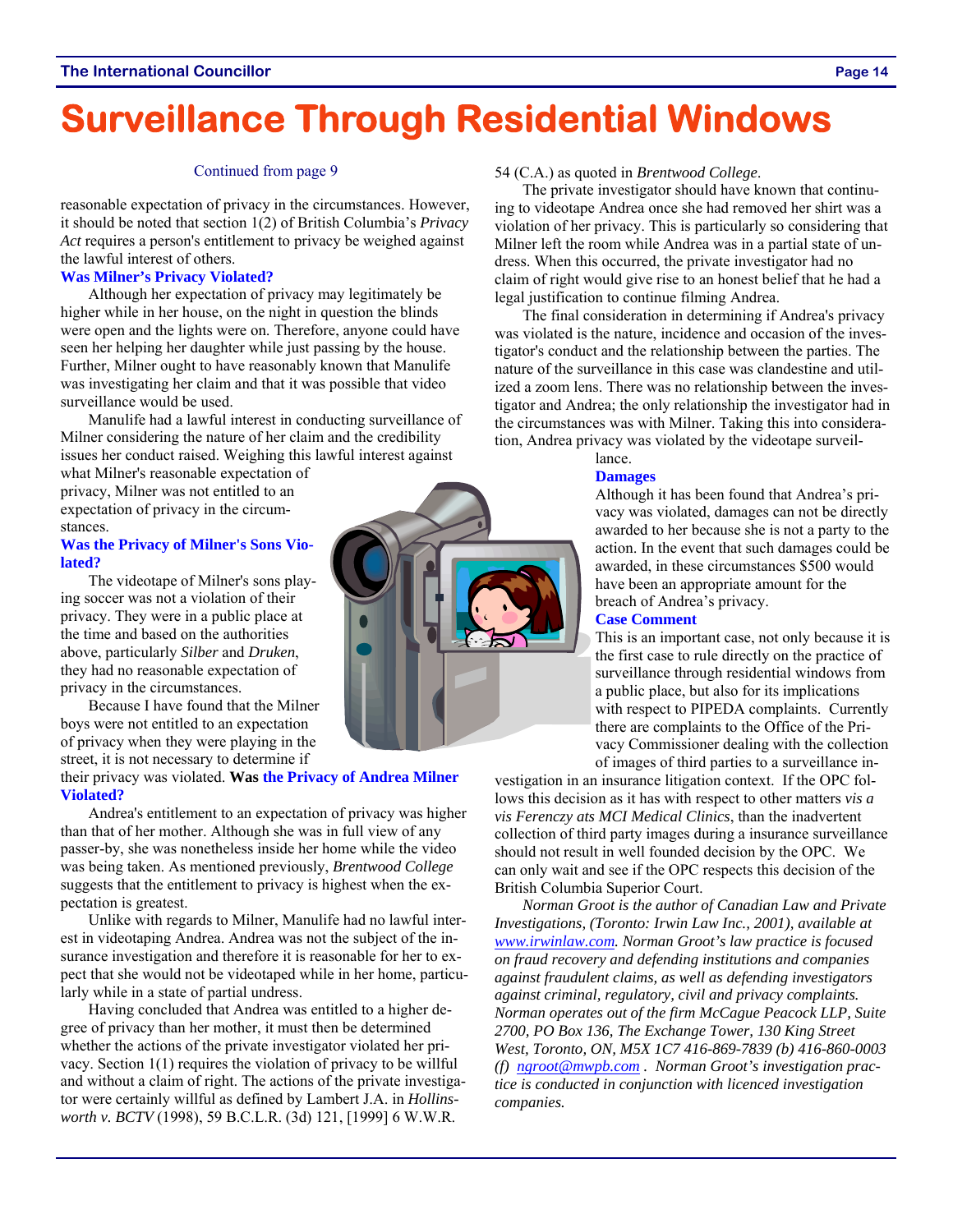#### **Page 15 The International Councillor**

### **AGM Co-Host, Bert Falbaum**

#### Continued from page 1

Customs Port Investigator and Customs Agent.

From 1966 to 1969, Bert served as a Course Developer/ Instructor and Lead Course Developer/Instructor at the Treasury Law Enforcement School in Washington, DC. Following this assignment in 1969 Bert remained in Washington and returned to the Customs Service where he served as a Special Agent-Analyst at Customs Headquarters. While serving with the Customs Service, he earned a Master of Public Administration degree at the Maxwell School, Syracuse University.

In 1979, Bert returned to "hands-on investigations" when he accepted an appointment as Criminal Investigator, Office of Special Investigations, Criminal Division, US Department of Justice, Washington DC.

In 1986 Bert returned to the private sector by accepting a position as vice-president of Investigative Group, Inc. (IGI) in Washington DC. In 1992 he left IGI to launch the development of Investigative Dynamics, Inc. in Tucson, Arizona. During the course of his career, Bert has engaged in leadership positions in many local, national and international professional associations. He currently serves as chapter Vice-Chairman of the American Society for Industrial Security, as member of the Board of Directors of INTELNET, as President of 88-Crime, as board member of the World Investigators Network, as Second Vice-President of the Council of International Investigators and as an Advisory Board Member of the Foundation For Genetic Medicine. In 1999, Bert was appointed as Chairman of the Arizona Private Investigator & Security Guard Hearing Board. He is a published author, as well as having been a speaker and panel member at professional law enforcement and private security conferences and seminars in the United States and abroad.



Linda and Taya Montgomery of Linda Montgomery Investigations in Seattle, Washington look picture perfect at the wedding of Taya to Alex Walkup on April  $15^{th}$ . Linda was President of CII in 2000 and hosted the CII AGM in Berlin, Germany along with Jurgen "Fritz" Hebach. Fritz was in attendance at the wedding along with Nancy Barber.



*By: Robert Dudash* 

Well folks, last month I shared with you a photo of a typical Nebraska rest stop and there was such a positive response this that I thought I would continue to share with you some of the other interesting points of my state. I occasionally have assignments to western Nebraska and it is like a trip into the Old West.

My most recent trip out West resulted in my purchasing a new SUV so the next time I go out West, I can travel in style. I am providing a photo of my new vehicle and I'll bet I am the envy of a lot of people.

Anyway, if you have an interest in visiting Nebraska, we have a lot of other surprises. Best Regards and I shall continue to share the finer points of Nebraska in the coming months.

### **CII Sponsors CALI "Leg Day"**

The California Association of Licensed Investigator's (CALI) along with CII was proud to sponsor "Leg Day 2006". The effort was an opportunity for members of CALI meet with the California legislators to discuss pending legislation impacting our industry. It also provided a platform to network with other organizations, recruit new members and reacquaint ourselves with old members. We encourage all CII members to seek out these opportunities for the benefit of our members and our industry.